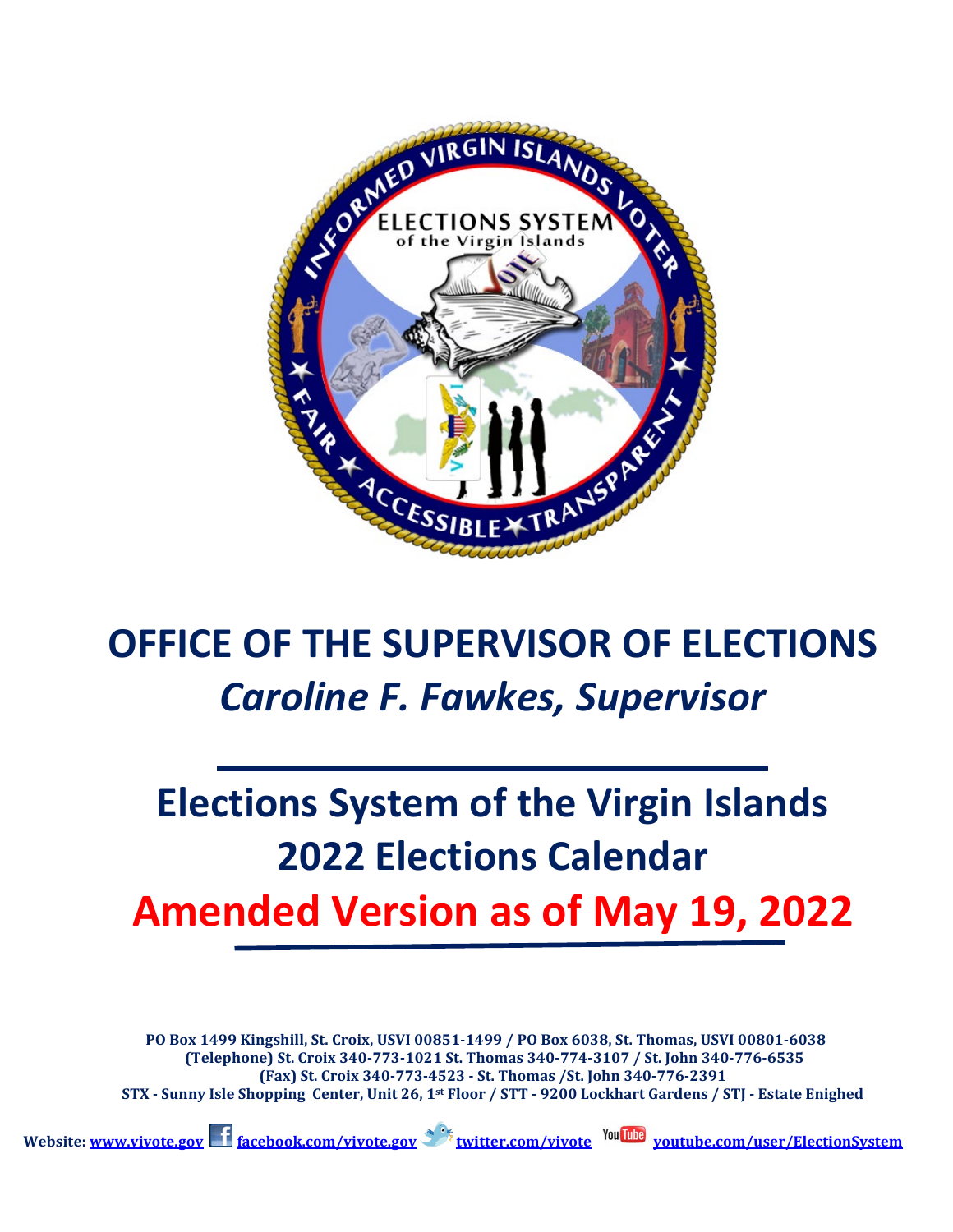**Calendar is based on current state and federal laws as of date of its release. Efforts were made to ensure calendar complies with law. If in any case the calendar conflicts with state or federal law, those laws control. Calendar is subject to change. Statutes reference Virgin Islands Code of Laws (Title 18).**

#### **Office Hours: 8:00 a.m. – 5:00 p.m. \* Monday – Friday Registration Hours: 9:00 a.m. – 4:00 p.m. \* Tuesday and Thursday (Island of St. John)**

| <b>March 2022</b> |                                                                        |                   |  |  |
|-------------------|------------------------------------------------------------------------|-------------------|--|--|
| 23-March          | Training for Candidates in both Districts on how to Complete the       | <b>Supervisor</b> |  |  |
| (Wednesday)       | <b>Nomination Petitions/Papers at 5:30 p.m.</b>                        |                   |  |  |
| 24-March          |                                                                        |                   |  |  |
| (Thursday)        |                                                                        |                   |  |  |
| <b>April 2022</b> |                                                                        |                   |  |  |
| 4-April           | Forms for Filing NOMINATION PETITIONS/PAPERS available at all          | <b>Supervisor</b> |  |  |
| (Monday)          | Election System Offices St. Thomas, St. John, and St. Croix.           |                   |  |  |
| 10-April          | <b>FIRST DAY to circulate NOMINATION PETITIONS/PAPERS</b>              | 18 VIC 345 (d)    |  |  |
| (Sunday)          | (*****NOTE this is a SUNDAY*****)                                      |                   |  |  |
|                   | <b>May 2022</b>                                                        |                   |  |  |
| 10-May            | FIRST DAY on which NOMINATION PETITIONS/PAPERS may be                  | <b>18 VIC 410</b> |  |  |
| (Tuesday)         | filed by 6:00 p.m.                                                     |                   |  |  |
| 17-May            | LAST DAY on which NOMINATION PETITIONS/PAPERS may be                   | <b>18 VIC 410</b> |  |  |
| (Tuesday)         | filed by 5:00 p.m.                                                     |                   |  |  |
| 22-May            | <b>DEADLINE for WITHDRAWAL of nominated candidates</b>                 | <b>18 VIC 413</b> |  |  |
| (Sunday)          |                                                                        |                   |  |  |
| 22-May            | DEADLINE for candidates for the same office with similar last          | <b>18 VIC 511</b> |  |  |
| (Sunday)          | surnames to request in writing that the occupation or residence        |                   |  |  |
|                   | be printed opposite his/her name on the ballot.                        |                   |  |  |
| 27-May            | DEADLINE for filing substitute nomination certificates and             | <b>18 VIC 416</b> |  |  |
| (Friday)          | papers. (As per ACT 7565 Amending T18 VIC SEC. 416).                   | (12:00 Noon)      |  |  |
| $31$ -May         | <b>CASTING OF LOTS for position of names upon the official primary</b> | <b>18 VIC 351</b> |  |  |
| (Tuesday)         | ballot at 5:30 p.m. - In Person.                                       |                   |  |  |
|                   | <b>June 2022</b>                                                       |                   |  |  |
| 1-June (STJ)      | <b>Training on the Campaign Disclosure Report</b>                      | <b>Supervisor</b> |  |  |
| (Wednesday)       |                                                                        |                   |  |  |
| 2-June (STT)      |                                                                        |                   |  |  |
| (Thursday)        |                                                                        |                   |  |  |
| 3-June (STX)      |                                                                        |                   |  |  |
| (Friday)          |                                                                        |                   |  |  |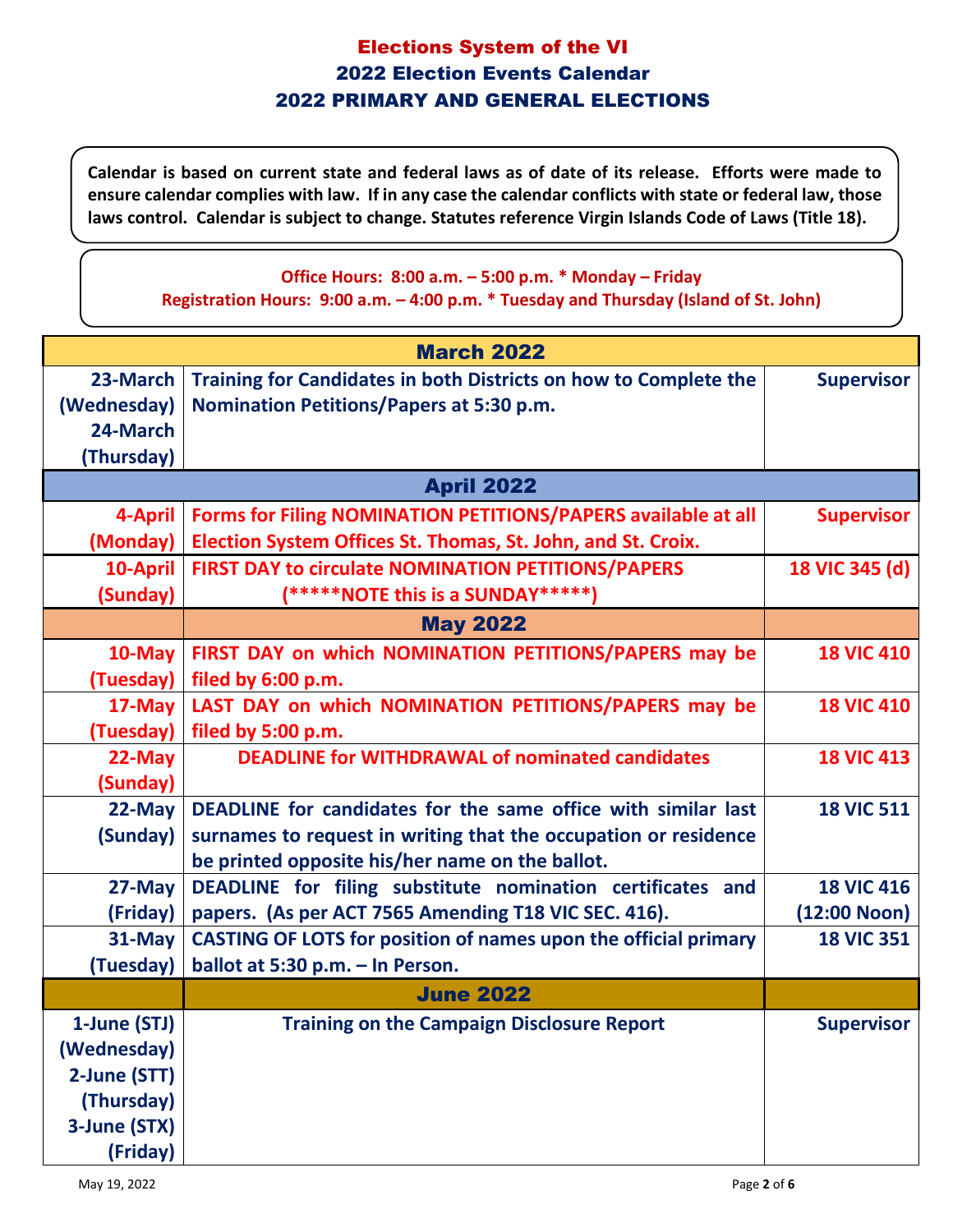|                        | <b>June 2022 (Cont'd)</b>                                                                                                                                                                                                    |                         |
|------------------------|------------------------------------------------------------------------------------------------------------------------------------------------------------------------------------------------------------------------------|-------------------------|
|                        |                                                                                                                                                                                                                              |                         |
| 7-June<br>(Tuesday)    | FIRST DAY for receipt by the Supervisor of Elections of<br>applications for ABSENTEE BALLOTS FOR THE<br><b>PRIMARY</b><br><b>ELECTION.</b>                                                                                   | <b>Supervisor</b>       |
| 7-June<br>(Tuesday)    | DEADLINE for receipt in WRITING by the Supervisor of Elections<br>of their shortened form on which candidates whose name<br>contains more than twenty-two (22) letters should be listed in the<br>ballot. Notice of Defects. | <b>18 VIC 501</b>       |
| 14-June<br>(Tuesday)   | <b>CERTIFICATION of NOMINEES by the Supervisor of Elections</b>                                                                                                                                                              | <b>18 VIC 420</b>       |
| 21-June                | All Federal ballots to be mailed out to Military and Overseas                                                                                                                                                                | <b>MOVE ACT</b>         |
| (Tuesday)              | personnel. Deadline for Mailout Ballots Request.                                                                                                                                                                             | <b>OCT 2009</b>         |
| 30-June<br>(Thursday)  | <b>Campaign Disclosure Report Due</b>                                                                                                                                                                                        | <b>18 VIC 905</b>       |
|                        | <b>July 2022</b>                                                                                                                                                                                                             |                         |
| 5-July                 | DEADLINE for political parties to submit to the Supervisor of                                                                                                                                                                | <b>18 VIC 491</b>       |
| (Tuesday)              | Elections a party emblem to be entered on the format of the<br>ballot as it shall appear on the electronic voting machine.                                                                                                   | $(12:00$ Noon)          |
| 7-July<br>(Tuesday)    | <b>LAST DAY for REGISTRATION</b>                                                                                                                                                                                             | <b>18 VIC 94</b>        |
| 7-July<br>(Tuesday)    | FIRST DAY for EXAMINATION of VOTING MACHINES and<br>instructions in use of electronic voting machines.                                                                                                                       | <b>18 VIC 504</b>       |
| 7-July<br>(Tuesday)    | LAST DAY to investigate all questions relating to registration of<br>electors.                                                                                                                                               | <b>18 VIC 92(1)</b>     |
| (Tuesday)              | 7-July LAST DAY for CHANGES OF ENROLLMENT of political parties and<br><b>CANCELLATION OF PARTY ENROLLMENT.</b>                                                                                                               | <b>18 VIC 108</b>       |
| 7-July                 | DEADLINE for receipt of REMOVAL NOTICES and TRANSFER OF                                                                                                                                                                      | <b>18 VIC 106 &amp;</b> |
| (Tuesday)              | <b>REGISTRATION.</b>                                                                                                                                                                                                         | 107                     |
| 13-July<br>(Wednesday) | Testing of electronic voting machines and tabulating equipment<br>for the EARLY VOTING PERIOD. Certification by Board.<br><b>OPEN TO GENERAL PUBLIC AND MEDIA</b>                                                            | <b>18 VIC 506</b>       |
| 16-July<br>(Saturday)  | <b>NOTICE of PRIMARY ELECTION</b>                                                                                                                                                                                            | <b>18 VIC 551</b>       |
| 17-July                | DEADLINE for qualified electors to petition the Boards of                                                                                                                                                                    | <b>18 VIC 113</b>       |
| (Sunday                | Elections to cancel the registration of any registered elector for<br>(*****NOTE this is a SUNDAY*****)<br>cause shown.                                                                                                      |                         |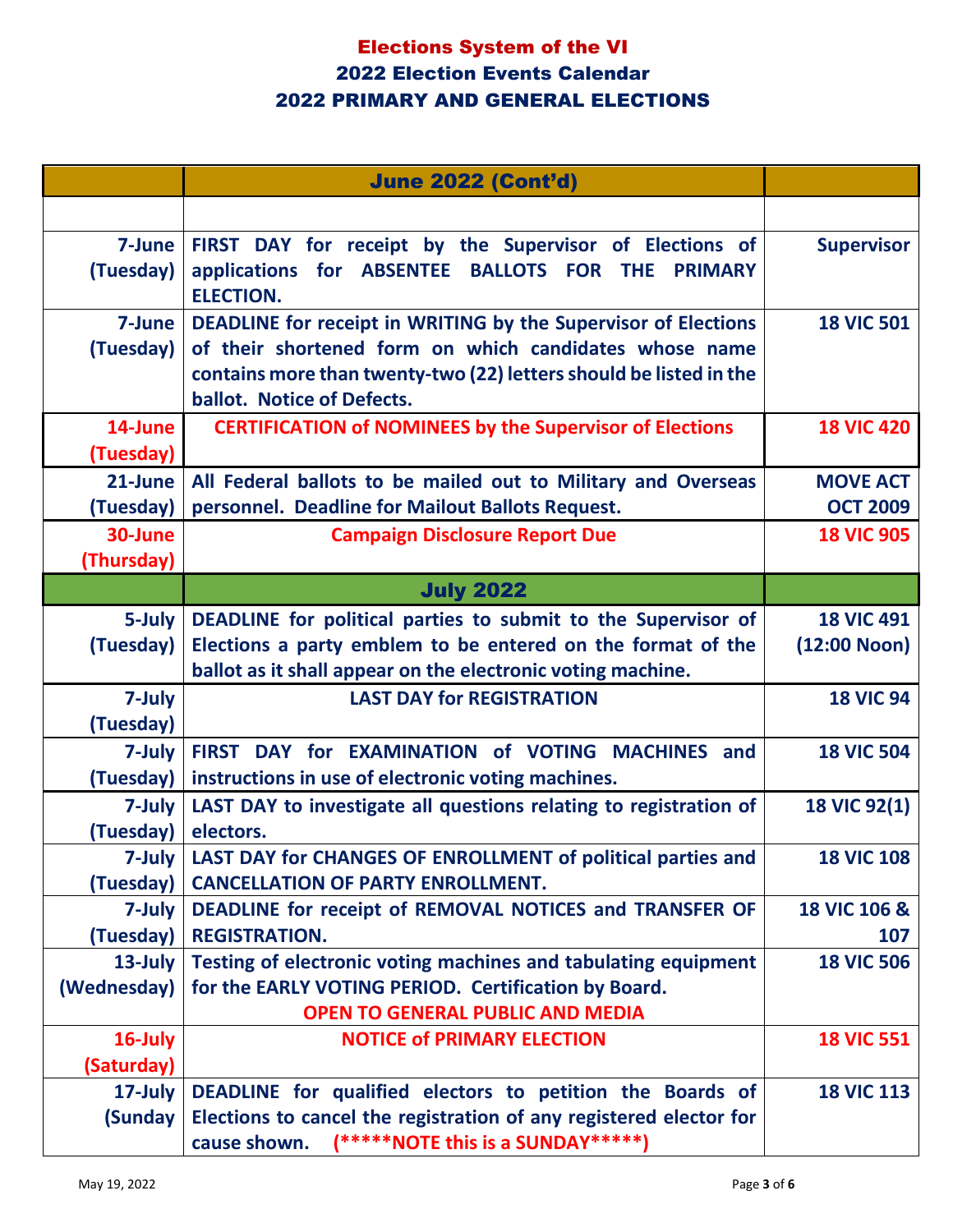|                 | <b>July 2022 (Cont'd)</b>                                                                                                  |                   |
|-----------------|----------------------------------------------------------------------------------------------------------------------------|-------------------|
|                 |                                                                                                                            |                   |
| 17-July         | DEADLINE for persons whose application to be registered has                                                                | <b>18 VIC 103</b> |
| (Sunday)        | been denied to petition the Board of Elections for review of the                                                           |                   |
|                 | matter.                                                                                                                    |                   |
|                 | (***** NOTE this is a Sunday*****)                                                                                         |                   |
| 18-July         | <b>FIRST DAY OF EARLY VOTING</b>                                                                                           | <b>Supervisor</b> |
| (Monday)        |                                                                                                                            | <b>18 VIC 94a</b> |
| 19-July         | LAST DAY for receipt by the Supervisor of Elections of applications                                                        | <b>18 VIC 664</b> |
| (Tuesday)       | for Mail Out ABSENTEE BALLOTS FOR THE PRIMARY ELECTION.                                                                    |                   |
| 27-July         | DEADLINE for APPEALS to the DISTRICT COURT by persons whose                                                                | <b>18 VIC 119</b> |
| (Wednesday)     | claim for registration were denied or whose previous registration<br>was canceled and who has exhausted all administrative |                   |
|                 | remedies.                                                                                                                  |                   |
| $29$ -July      | LAST DAY for EXAMINATION of VOTING<br><b>MACHINES</b> and                                                                  | <b>18 VIC 504</b> |
| (Friday)        | instruction in use of electronic voting machines.                                                                          |                   |
|                 | <b>August 2022</b>                                                                                                         |                   |
| 1-August        | Testing of electronic voting machines and tabulating equipment,                                                            | <b>18 VIC 506</b> |
| (Monday)        | certification by Boards for the Primary Elections.                                                                         |                   |
|                 | OPEN TO GENERAL PUBLIC AND MEDIA.                                                                                          |                   |
| 1 August        | <b>LAST DAY OF EARLY VOTING</b>                                                                                            | <b>Supervisor</b> |
| (Monday)        |                                                                                                                            | <b>18 VIC 94a</b> |
| <b>6-August</b> | <b>PRIMARY ELECTION DAY</b>                                                                                                | <b>18 VIC 232</b> |
| (Saturday)      | (******NOTE this is a SATURDAY******)                                                                                      |                   |
| 11-August       | REGISTRARS in the Elections System of the Virgin Islands                                                                   | <b>18 VIC 91</b>  |
| (Thursday)      | <b>COMMENCE REGISTRATION.</b>                                                                                              |                   |
| 11-August       | Last day to investigate all questions relating to registration of                                                          | <b>18 VIC 92</b>  |
| (Thursday)      | electors.                                                                                                                  |                   |
| 26-August       | In case of a tie vote at the primary election, the candidate                                                               | <b>18 VIC 358</b> |
| (Friday)        | receiving the tie vote shall cast lots before the Supervisor of                                                            |                   |
|                 | Elections at 12:00 noon.                                                                                                   |                   |
| 29-August       | <b>CASTING OF LOTS for position of names upon the official election</b>                                                    | <b>18 VIC 419</b> |
| (Monday)        | ballot at 12:00 Noon - Virtual or 5:30 p.m. - In Person.                                                                   |                   |
|                 | <b>September 2022</b>                                                                                                      |                   |
| 6-September     | FIRST DAY for receipt by the Supervisor of Elections of                                                                    | <b>Supervisor</b> |
| (Tuesday)       | applications for ABSENTEE BALLOTS FOR THE GENERAL ELECTION.                                                                |                   |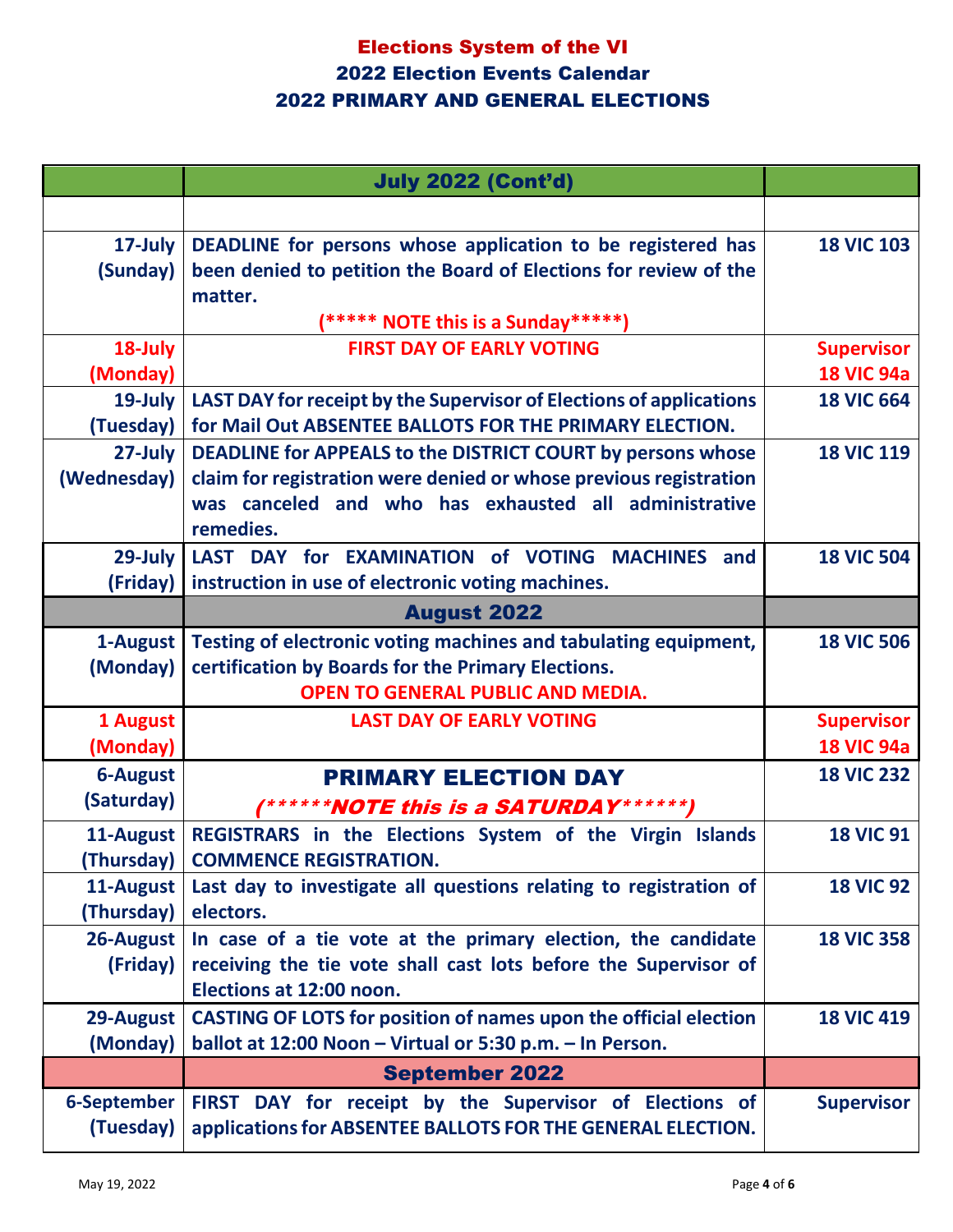|                         | <b>September 2022 (Cont'd)</b>                                                                                       |                         |
|-------------------------|----------------------------------------------------------------------------------------------------------------------|-------------------------|
|                         |                                                                                                                      |                         |
| 16-September            | All Federal ballots to be mailed out to Military and Overseas                                                        | <b>MOVE Act</b>         |
| (Friday)                | personnel. Deadline for Mailout Ballots Request.                                                                     | <b>OCT 2009</b>         |
|                         | October 2022                                                                                                         |                         |
| 2-October               | FIRST DAY for EXAMINATION of VOTING MACHINES and                                                                     | <b>18 VIC 504</b>       |
| (Sunday)                | instructions in use of electronic voting machines.                                                                   |                         |
|                         | (******NOTE this is a SUNDAY******)                                                                                  |                         |
| 2-October<br>(Sunday)   | LAST DAY to investigate all questions relating to registration of<br>electors.                                       | <b>18 VIC 92(1)</b>     |
|                         | (******NOTE this is a SUNDAY******)                                                                                  |                         |
| 2-October               | DEADLINE for receipt of REMOVAL NOTICES and TRANSFER of                                                              | <b>18 VIC 106 &amp;</b> |
| (Sunday)                | <b>REGISTRATION.</b>                                                                                                 | 107                     |
|                         | (******NOTE this is a SUNDAY******)                                                                                  |                         |
| 2-October               | LAST DAY for CHANGE OF ENROLLMENT of political party and                                                             | <b>18 VIC 108</b>       |
| (Sunday)                | <b>CANCELLATION OF PARTY ENROLLMENT.</b>                                                                             |                         |
| 6-October               | (******NOTE this is a SUNDAY******)<br>Testing of electronic voting machines and tabulating equipment                | <b>18 VIC 506</b>       |
| (Thursday)              | for the EARLY VOTING PERIOD. Certification by Board.                                                                 |                         |
|                         | <b>OPEN TO GENERAL PUBLIC AND MEDIA</b>                                                                              |                         |
| 9 October               | <b>LAST DAY for REGISTRATION</b>                                                                                     | <b>18 VIC 94</b>        |
| (Sunday)                |                                                                                                                      |                         |
| 10-October              | <b>FIRST DAY OF EARLY VOTING</b>                                                                                     | <b>18 VIC 94a</b>       |
| (Monday)                |                                                                                                                      |                         |
| 11-October              | <b>OFFICIAL PUBLIC NOTICE of GENERAL ELECTION Due</b>                                                                | <b>18 VIC 551</b>       |
| (Tuesday)<br>11-October |                                                                                                                      | <b>18 VIC 664</b>       |
| (Tuesday)               | DEADLINE for receipt by the Supervisor of Elections of<br>applications for Mail Out ABSENTEE BALLOTS for the GENERAL |                         |
|                         | <b>ELECTION.</b>                                                                                                     |                         |
| 12-October              | DEADLINE for persons whose application to be registered has                                                          | <b>18 VIC 103</b>       |
| (Wednesday)             | been denied to petition the Board of Elections for review of the                                                     |                         |
|                         | matter.                                                                                                              |                         |
| 12-October              | <b>APPOINTMENT of ELECTION OFFICERS.</b>                                                                             | 18 VIC 151(a)           |
| (Wednesday)             |                                                                                                                      |                         |
| 12-October              | DEADLINE for qualified electors to petition the Boards of                                                            | <b>18 VIC 113</b>       |
| (Wednesday)             | Elections to cancel the registration of any registered elector for<br>cause shown.                                   |                         |
|                         |                                                                                                                      |                         |